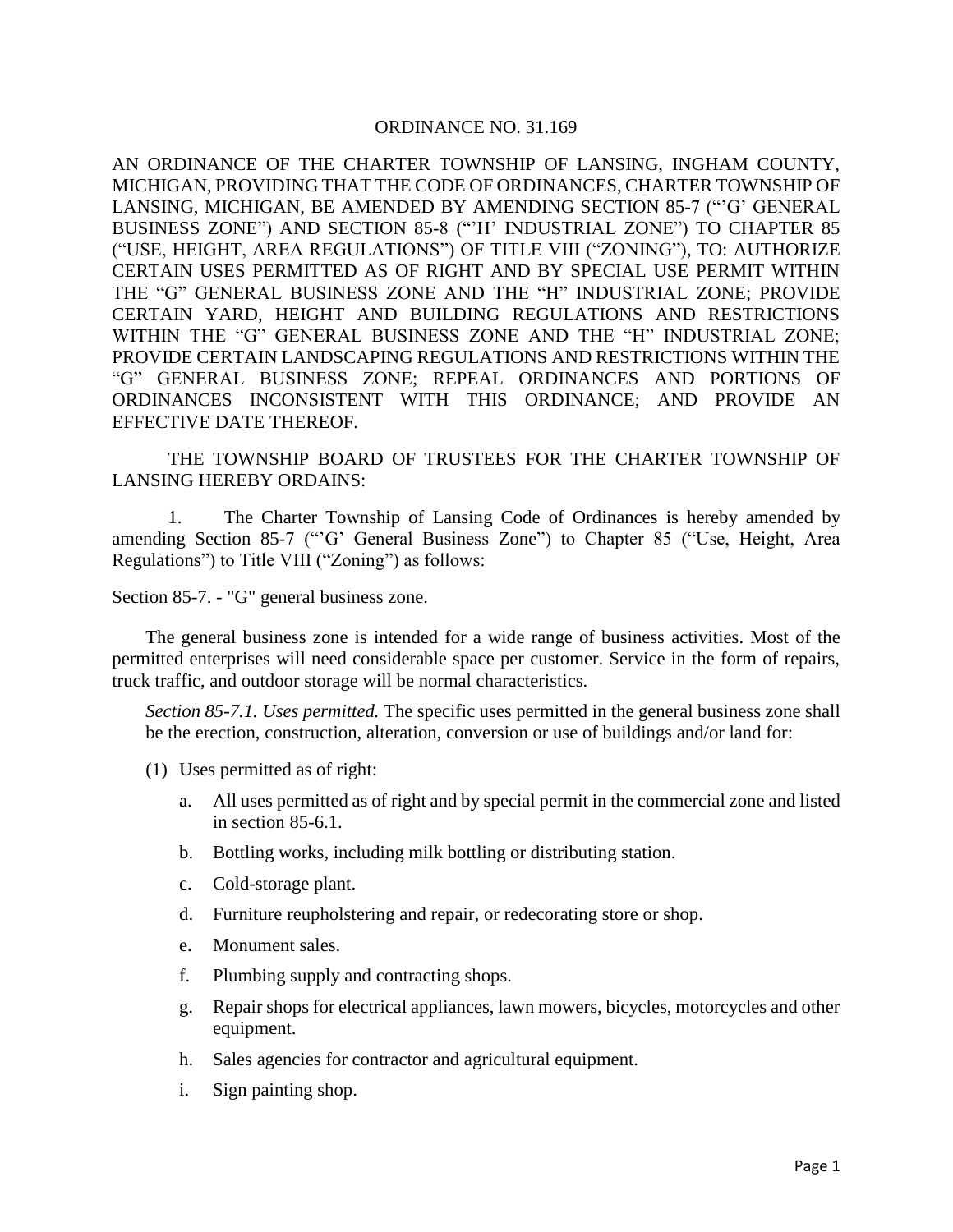- j. Tin and sheetmetal shop.
- k. Any customary accessory building and use.
- l. Any signs permitted in "F" commercial with the same restrictions provided no more than two advertising signs not exceeding in the aggregate more than 600 square feet shall be permitted. In no event is any sign to exceed 300 square feet.
- m. Outside storage yards that are completely enclosed by a well-maintained masonry wall or solid fence six feet high.
- n. Painting, varnishing, vulcanizing, bump shops.

 o. Safety compliance facilities as described in Chapter 71A ("Medical Marihuana Facilities") and defined by the Medical Marihuana Facilities Licensing Act, Act 281, Public Acts of Michigan, 2016, as amended.

 (2) The board of trustees may authorize the following uses by special permit if the following conditions are satisfied: A public hearing is held in conformance with section 88-2.4, the specific standards of the particular use stated herein are met, and the general spirit and purposes of this zone are maintained.

- a. Trailer coach park: Provided, the conditions established in section 85-3.1, subsection (2b) are met.
- b. Outdoor or drive-in theater: Provided, it complies with the following requirements:
	- 1. Picture screens shall not be permitted to face the street and shall be so located as to be out of view of any major thoroughfare.
	- 2. Not more than one entrance should exist for each access street.
	- 3. On two-lane streets where left turns are permitted, the entrance should not exceed 40 feet in width.
	- 4. On three or more lane streets where left turns are prohibited, the entrance lane should not exceed 14 feet in width.
	- 5. On three or more lane streets where left turns are permitted, the entrance should not be over 19 feet wide.
	- 6. Entry turn speeds of 20 miles per hour or a 30-foot corner radius should be provided for right turn movements.
	- 7. Entry turn speeds of ten miles per hour or a ten-foot corner radius should be provided for left turn movements.
	- 8. Separated entries should be provided for right and left turns where arrival volume is nearly equally divided by direction.
	- 9. Where left turns are prohibited, the exit should not be more than 14 feet wide.
	- 10. Where left turns are permitted, the exit should not be more than 19 feet wide with a small island divider at the exit point.
	- 11. Acceleration and deceleration lanes should be used if possible.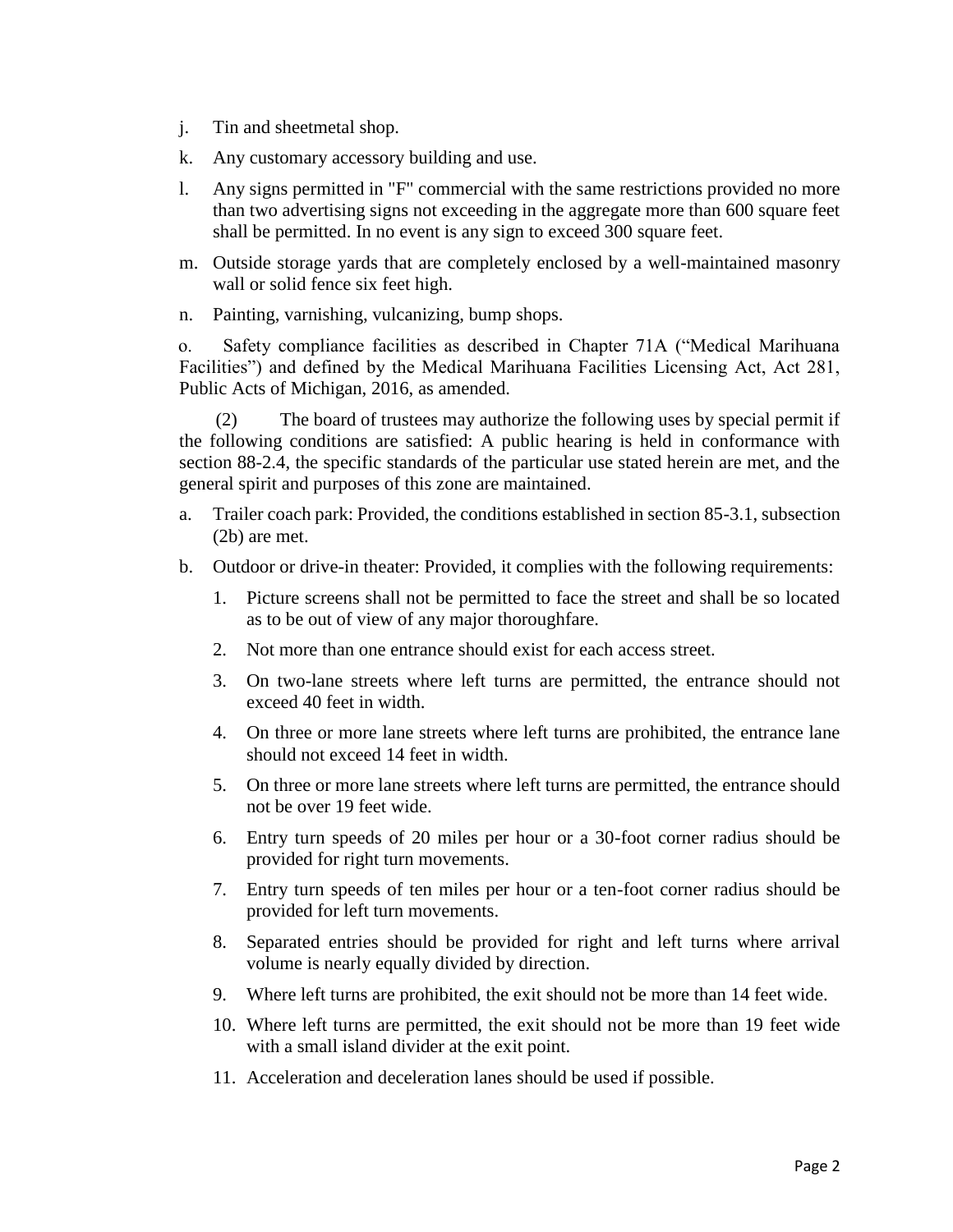- 12. Left turns at entrances or exits should be prohibited on the major street where possible.
- 13. Ticket gates should be provided in accordance with the following ratios: one ticket gate for 300-car capacity theater; two ticket gates for 600-car capacity theater; three ticket gates for 800-car capacity theater; four ticket gates for 1,000 car capacity theater.
- 14. The screen tower shall not exceed 65 feet in height.
- 15. A minimum yard of 75 feet shall separate said drive-in theater from any public street used for access, or exit purposes. This yard shall be landscaped and properly maintained at all times in accordance with the plan of development approved at the time a building permit was issued.
- c. Advertising signs such as billboards or bulletin boards may be permitted providing they do not extend over the property line. No billboard type advertising sign shall exceed 672 square feet in total area, provided, that double panel billboards back to back may be allowed providing they do not exceed 1,344 square feet total area, per location, with an allowance for cutouts not to exceed 28 square feet additional on each panel and provided further that they do not create a visual obstruction to traffic or obscure any existing advertising sign or building front when viewed from the edge of the pavement, from a distance of 300 feet in either direction, nor shall such signs be erected forward of the building setback line, and provided further that no billboard-type advertising sign shall be located within 500 feet of any other billboard sign. All such signs shall further comply with the provisions of chapter 102, Sign Regulations.
- d. Any building may have an additional sign when the building has frontage on two intersecting streets.
	- 1. Such sign shall be limited to advertising the use of a business activity occurring within that building.
	- 2. Such sign may contain advertising on more than one side and may be placed so as to be visible from both streets upon which the building fronts, but in no case may the sign extend over a property line.
	- 3. No such sign shall have any one side of more than 300 square feet of area.
	- 4. The maximum height of such sign shall not exceed 25 feet above the crown of either intersecting street, and the minimum height of such sign shall be at least eight feet above the grade immediately below the sign.
	- 5. Such sign shall not be animated as defined in section 82-2 of this Code.
- e. Carting and express.
- f. Circus, carnivals, private stadiums.
- g. Dog kennels, animal hospitals. (Ord. No. 31.96, § 1, 6-26-84; Ord. No. 31.107, § 1, 9-2-86; Ord. No. 31.139, § 1, 8-22-95)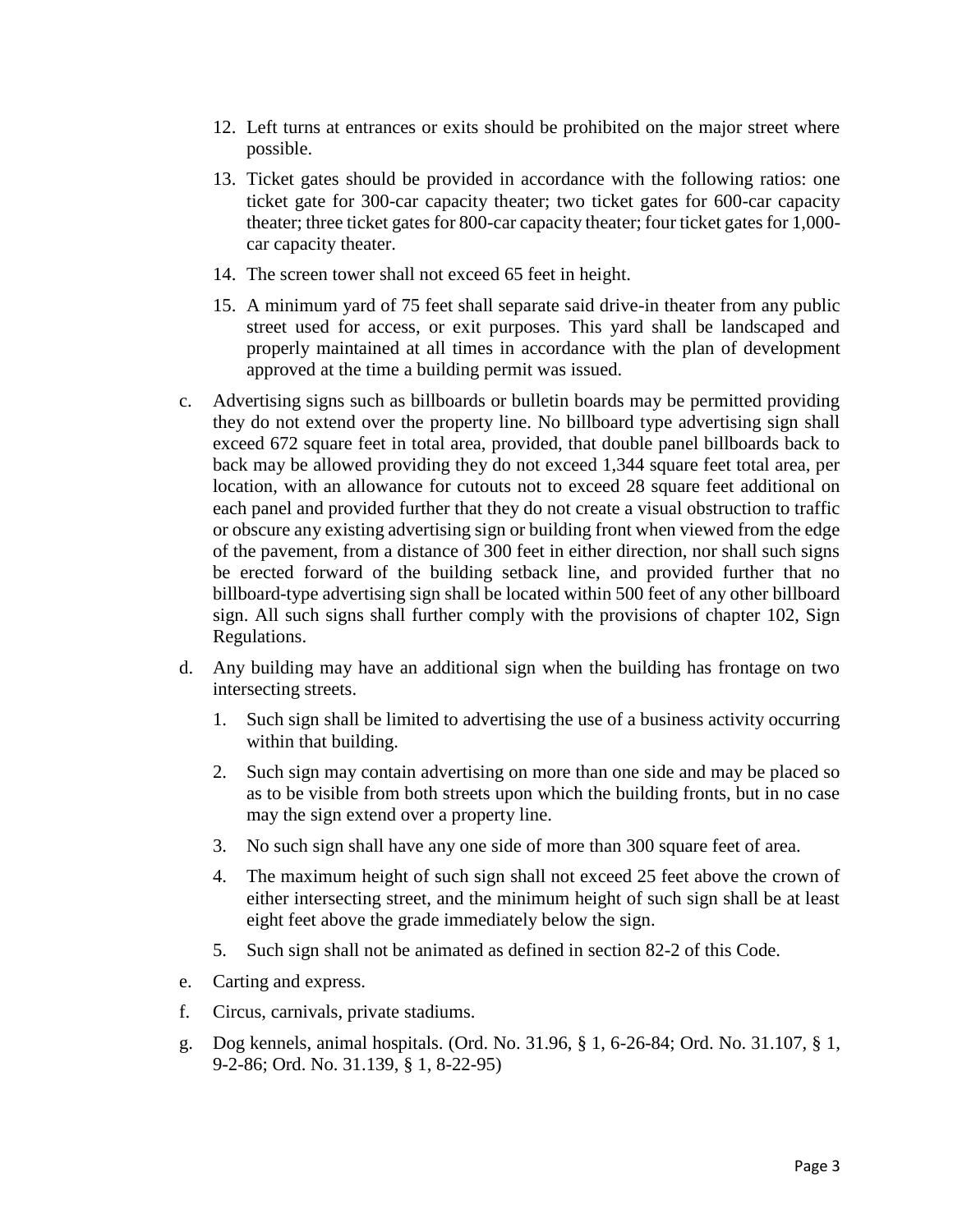*Section 85-7.2. Yard and height requirements.* In the general business zone the yard and height requirements shall be the same as for the commercial zone and specified in sections 85-6.2, 85-6.3, 85-6.4, and 85-6.5.

*Section 85-7.3. Landscape Requirements*.

- (1) A minimum of one deciduous tree shall be planted for each 40 lineal feet or portion thereof of public road frontage, plus, a minimum of one ornamental tree shall be planted for each 100 lineal feet or portion thereof of public road frontage, plus, a minimum of eight shrubs shall be planted for each 40 lineal feet or portion thereof of public road frontage. For the purpose of computing length of public road frontage, openings for driveways and sidewalks shall be counted. Trees and shrubs may be planted at uniform intervals, at random, or in groupings, as approved by the township.
- (2) Screening in the form of a landscape berm, greenbelt, or wall shall be required wherever a commercial, office, or industrial use is located adjacent to a residential use, school, park or similar public area. Landscape screening shall consist of closely spaced evergreen plantings which can be reasonably expected to form a complete visual barrier that is at least six feet above ground level within three years of planting. Deciduous plant materials may be used provided that a complete visual barrier is maintained throughout the year. If a wall is used instead of landscaping, the material and details must be provided as part of the planned development application.
- (3) Off-street parking areas shall be provided with at least 30 square feet of interior landscaping per parking space. Each interior landscaped area will include at a minimum one deciduous tree and eight shrubs. Existing mature trees shall be retained whenever identified feasible by the township board.

2. The Charter Township of Lansing Code of Ordinances is hereby amended by amending Section 85-8 ("'H' Industrial Zone") to Chapter 85 ("Use, Height, Area Regulations") to Title VIII ("Zoning") as follows:

Section 85-8. - "H" industrial zone.

The industrial zone is established for the purpose of encouraging within it the development of manufacturing, processing, storage, and office establishments in a setting suitable for such activities and mutually advantageous for the permitted uses. It is intended to prohibit residential uses and discourage intensive retail commercial enterprises as being incompatible with the primary uses permitted.

*Section 85-8.1. Uses permitted.* The specific uses permitted in the industrial zone shall be the erection, construction, alteration, conversion or use of buildings and/or land, subject to the following restrictions, for:

(1) Uses permitted as of right: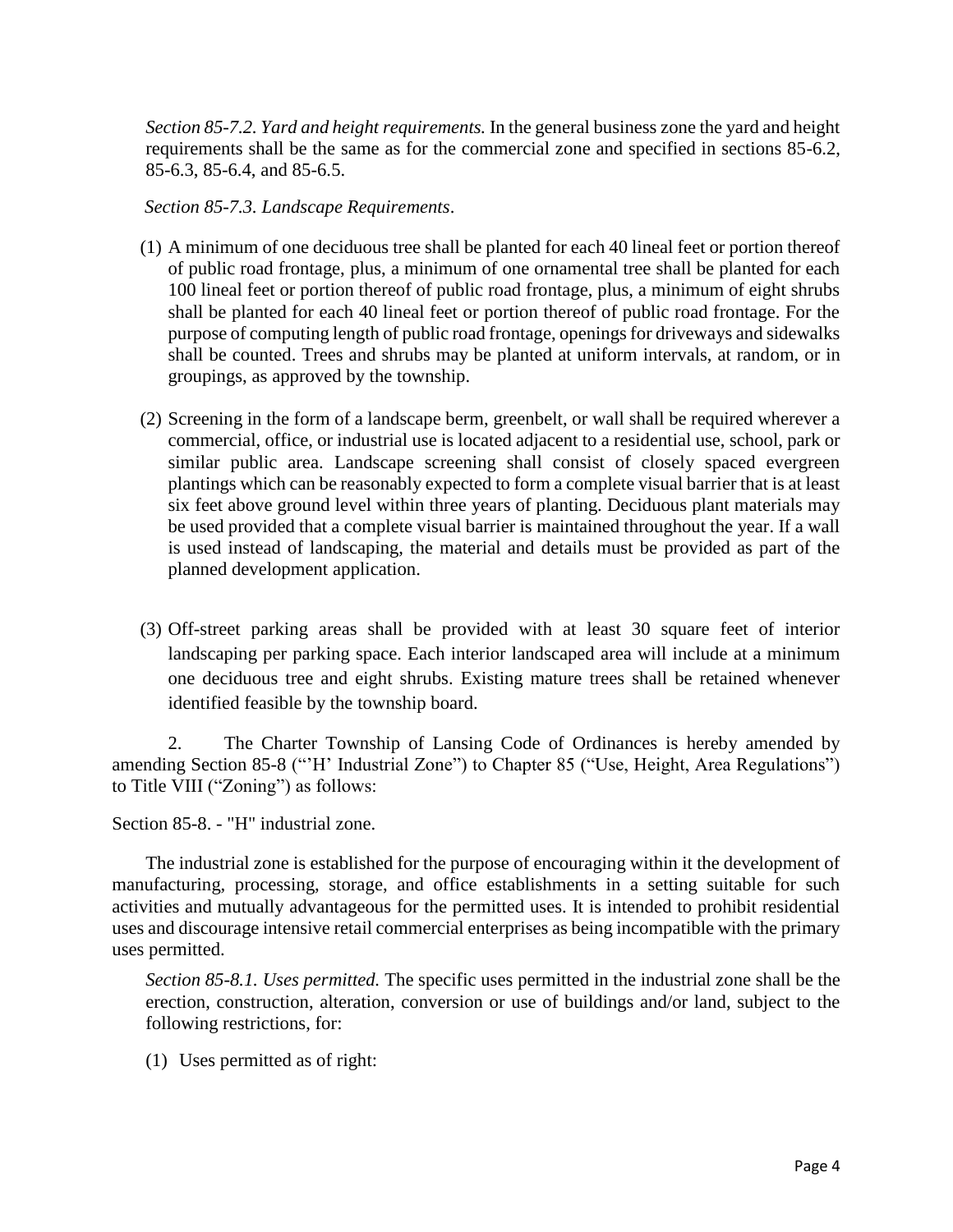- a. Uses permitted as of right in the general business zone and listed in section 85-7.1 as items (1)b through (1)n inclusive. This purposely omits the usual retail store (except automobile and trailer sales or rentals), hospitals, schools, residencies and similar land uses.
- b. Advertising signs and billboards provided no billboards shall exceed 672 square feet and provided further that no more than one double billboard hack to back shall be allowed in any one location which said double billboard shall have a total surface area of not to exceed 1,344 square feet, per location, with an allowance for cutouts not to exceed 28 square feet additional on each panel; and no billboard shall be permitted which is less than 300 feet from any other billboard in the "H" industrial zone or in any adjacent zone in which a billboard may be located.
- c. Assembly and packaging plants, including specifically automobile and automotive components manufacturing and assembly plants and all manufacturing operations incidental thereto; and all defense material assembly and manufacturing operations to which such plants might he converted.
- d. Dog kennels, animal hospital.
- e. Electric appliance and apparatus assembly and manufacturing.
- f. Electroplating.
- g. Greenhouses.
- h. Industrial research laboratories.
- i. Lumber, coal, brick, stone, contractor supply and storage yards: Provided, such use is entirely enclosed within a well-maintained masonry wall or solid wood fence not less than six feet in height.
- j. Machine shop or blacksmith shop, wrought iron shop, tool and die shop.
- k. The manufacturing, compounding, processing and packaging or treatment of bakery goods, candy, chewing gum, soft drinks, cosmetics, dairy products, drugs, perfumes, pharmaceuticals, toiletries, condiments (except fish, sauerkraut, vinegar and yeast), macaroni and noodles, oleomargarine (compounding and packaging only). The freezing and packaging of fruits, fruit juices, vegetables and meats.
- l. The manufacturing, compounding, assembling, or treatment of articles or merchandise from the following previously prepared materials: bone, cellophane, canvas, cloth, cork, feathers, felt fiber, fur, glass, hair, horn, leather, paper, plastic, precious or semiprecious metals or stones, shell, textiles, tobacco, wood (excluding planing mill), yarns, thread, and paint not requiring a boiling process.
- m. The manufacturing of musical instruments, toys, novelties, rubber or metal stamps.
- n. The manufacturing of small electrical parts, neon signs.
- o. The manufacturing of children's vehicles, including baby carriages, bicycles, scooters, wagons, or similar vehicles.
- p. Offices.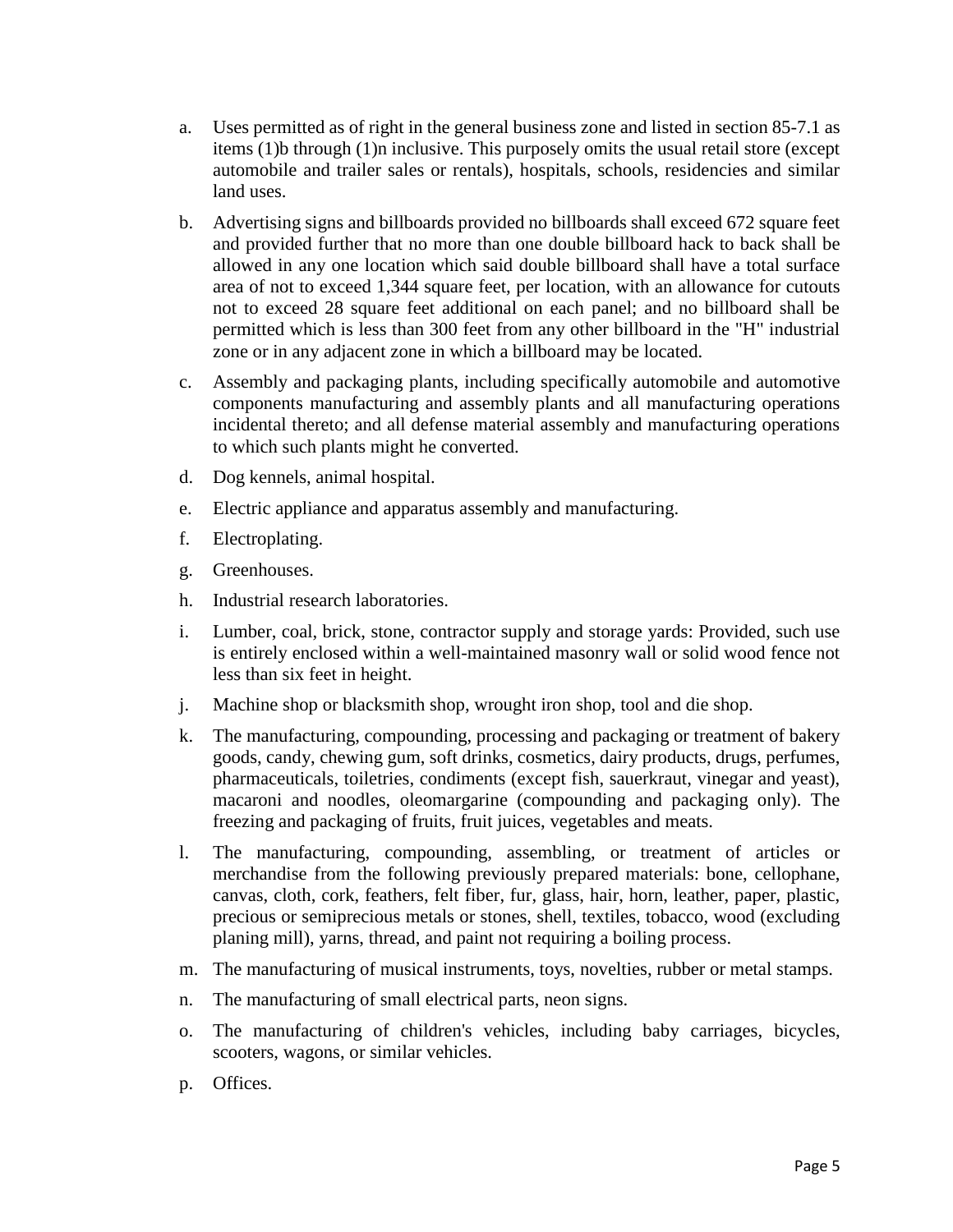- q. Parking garages.
- r. Photoengraving, photographic reproduction and blueprinting.
- s. Poultry killing.
- t. Production by hand of crystal glass art novelties, pottery, figurines, or similar ceramic products using previously pulverized clay.
- u. Motor freight depot or trucking terminal: Provided, the truck entrance is from and exit is to a street whose roadway is at least 30 feet between curbs; and the loading or unloading platform is at least 50 feet from the street upon which it faces.
- v. Precision instrument and optical equipment manufacturing.
- w. Restaurants.
- x. Stone, marble, granite grinding, dressing, and cutting.
- y. Television and radio broadcasting towers.
- z. Accessory uses clearly appurtenant to the main use of the lot.
- z-1. Public utility buildings, telephone exchanges, transformer stations with service yards. Water and sewage pumping stations.
- z-2. Miniwarehousing and storage in bulk for such material as building materials, contractor's equipment, furniture, food, fabrics, hardware and similar goods.
- z-3. Warehousing with or without on-site sales, provided retail sales to the general public are incidental to the main use of the establishment.
- z-4. Military armories.
- z-5. Communication towers as allowed in chapter 105
	- 1. Minimum site size required will be 60 feet frontage with 100 feet depth.
	- 2. Setbacks: Front 50 feet (unless pre-established building line); Side 15 feet; rear - 20 feet.
	- 3. No signage permitted on the site except what is allowed or required on the tower.
	- 4. Applicant must demonstrate attempts of co-location.
	- 5. Height: 300 feet maximum with measurement to be made from ground level.
	- 6. Landscaping of accessory buildings and tower. Landscaping and screening shall be provided in the form of shrubs, trees or bushes with a minimum height of six feet that will not interfere with the maintenance of the structures. Opaque fencing will be required not to exceed six feet in height in the rear and side yards.

 z-6. Medical Marihuana Class A grower facility as described in Chapter 71A ("Medical Marihuana Facilities") and defined by the Medical Marihuana Facilities Licensing Act, Act 281, Public Acts of Michigan, 2016, as amended, with the following restrictions:

> 1. Shall be prohibited within 1,000 feet of (A) a school property, as defined by Public Act 368 of 1978, as amended, including any facility with after school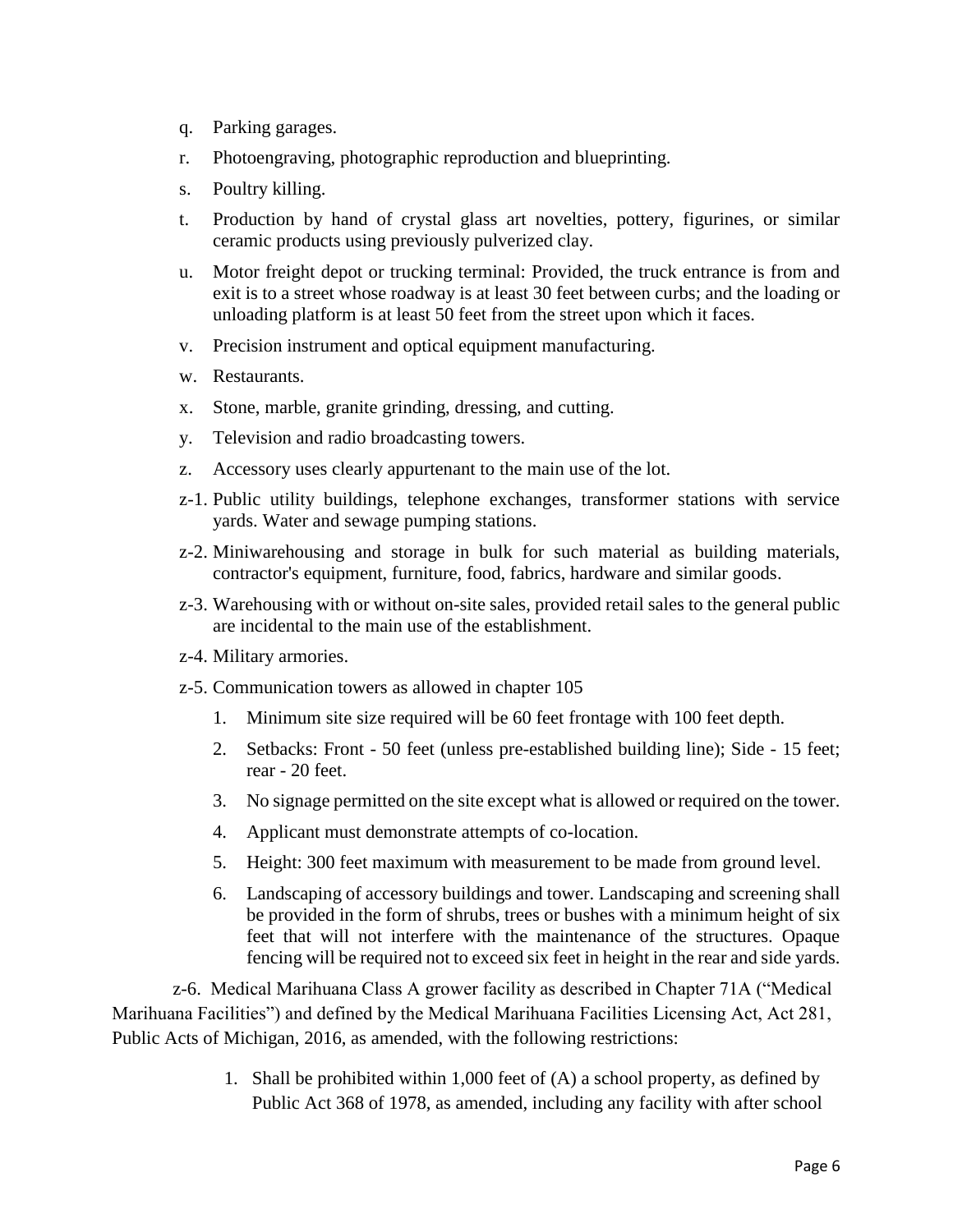programs; (B) a child care center as defined and licensed by Public Act 116 of 1973, as amended, to ensure compliance with federal "Drug-Free School Zones"; or (C) any other child care and/or day care facility licensed by the State of Michigan. Shall be prohibited within 1,000 feet of a location or building at which another grower as allowed by Chapter 71A ("Medical Marihuana Facilities"), or a Caregiver as licensed under Chapter 71 ("Medical Marihuana"), is located or operating.

- 2. Distances specified in this section shall be measured from property line to property line, and applies at the time the initial application is made
- z-7. Automobile and trailer sales and rentals.
- (2) Uses permitted if complying with the following standards: automatic screw machines when operated with noise silencers or by other sound absorbing devices, stamping machines, punch presses, press breaks and hydraulic presses or any like machinery or production equipment. All able reinforced concrete footing. No machine shall be loaded beyond the capacity as prescribed by the manufacturer. All mechanical noise emanating from such machines and/or presses shall be muffled so as not to become objectionable due to intermittence, beat frequency, or shrillness and, further, that noise emanating therefrom shall not exceed 60 decibels as measured at the street or property line.
- (3) The township board may authorize the following uses by special permit if the following conditions are satisfied: A public hearing is held in conformance with section 88-2.4, the specific standards as provided in the foregoing section 85-8.1(2) are met, the specific standards stated herein are met, and a favorable recommendation is received from the township planning commission.
	- a. Bulk storage of flammable liquids, liquid petroleum, gases and explosives; provided, all tanks shall be below ground and located not less than 100 feet from property lines, and the storage and handling shall comply with state rules and regulations.
	- b. Manufacturing processes and dismantling operations including automobile salvage operations not specifically listed in section 85-8.1 subsections (1) and (2) above that comply with the following list of standards:
		- 1. Noise. All mechanical noise shall be muffled so as not to become objectionable due to intermittence, beat frequency or shrillness. Noise may equal but shall not exceed average street traffic noise. Noise should not exceed 60 decibels as measured at the street or property line, whichever causes the largest reading.
		- 2. Power for any manufacturing or heating process or activity shall be derived only from electrical energy, smokeless fuels containing less than 20 percent of volatile content on a dry basis, and bituminous coal fired by mechanical equipment.
		- 3. Gases. No gas shall be emitted which is deleterious to the public health, safety or general welfare or corrosive to structures; except for those produced by internal combustion engines under design, operating conditions.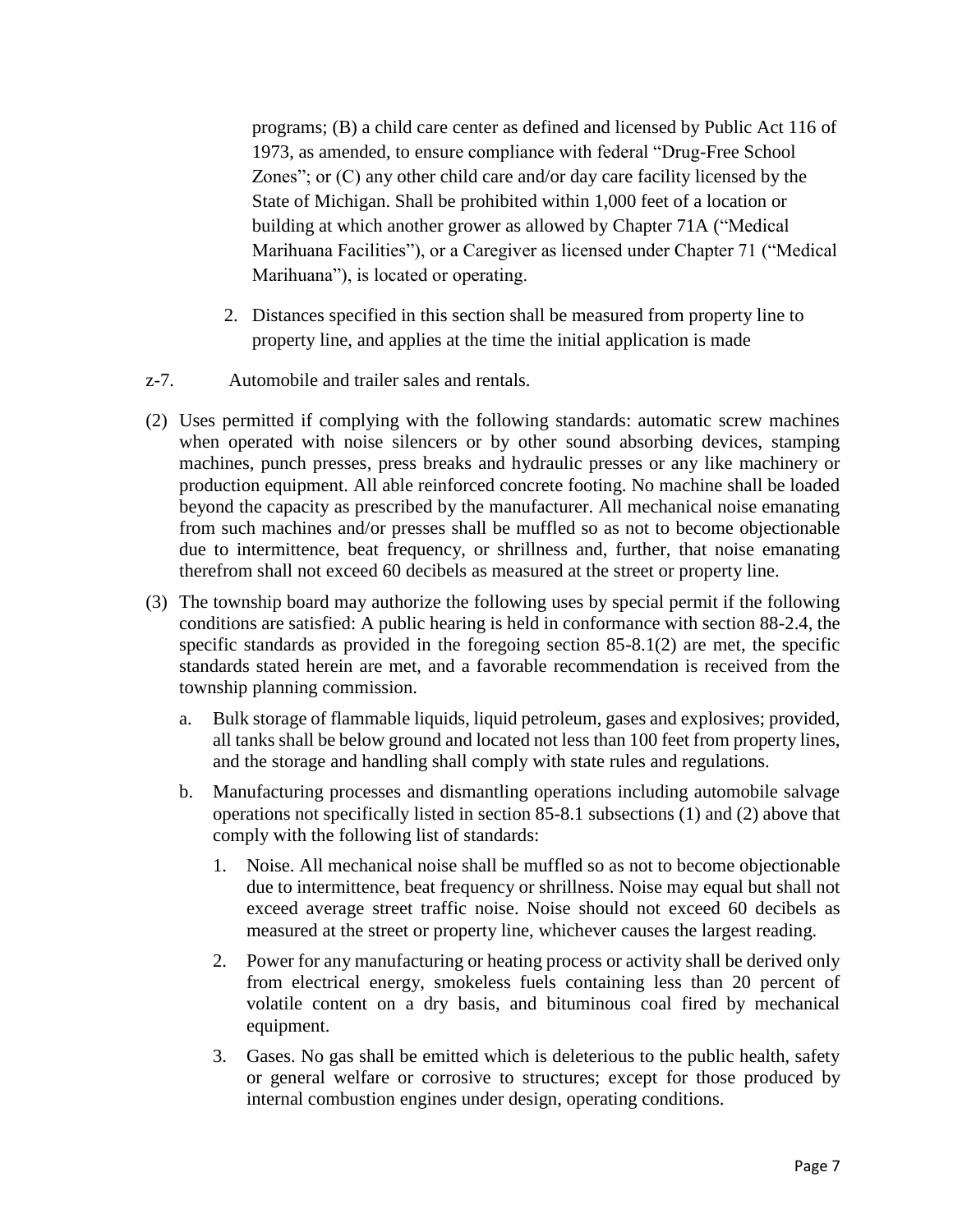- 4. Glare and heat. Glare and heat from arc welding, acetylene torch cutting and other process creating glare shall be performed so as not to be seen from any point beyond the lot boundaries.
- 5. Rags, waste. The storage of rags, wastes, paper or similar materials shall be in an enclosed masonry building of four-hour construction with adequate fire prevention equipment installed.
- 6. Sewage waste. Engineering plans shall provide for the treatment and disposal of sewage and industrial waste, tailings, or unusable byproducts so that there is no danger to the public health and safety.
- 7. Radioactive materials. Emissions from radioactive materials shall not exceed quantities established by the U.S. Atomic Energy Commission and/or U.S. Bureau of Standards.
- 8. Vibration. No operation shall produce physical vibrations humanly perceptible at or beyond the lot boundaries.
- 9. The manufacturing or dismantling process does not include the production or storage of any materials designed for use as an explosive.

10. Processes do not create any negative visual impact on surrounding properties from the activities associated with automobile salvage operations. Examples include the outdoor storage of inoperable vehicles that are in various states of disrepair.

11. Processes do not create any environmental impacts associated with automobile salvage operations. No salvage operations shall be conducted anywhere on the site without proper secondary containment. Examples include potential uncontrolled releases of hazardous substances (engine and component oil and lubricants, antifreeze, metal particles) into the environment or public storm and sanitary sewer infrastructure. To insure these materials are not removed in stormwater runoff, outdoor crushing or dismantling shall not occur during rain events.

12. The applicant shall obtain hazardous materials storage permits or licenses as required by the appropriate agency of the State of Michigan.

13. All parking, staging and vehicle maneuvering must occur on the subject property.

c. Dumping or disposal of rubbish, etc. The use of land for sanitary landfill, the dumping or disposal of scrap iron, junk, garbage, rubbish, rock, or other refuse or of ashes, slag, or industrial wastes or byproducts, is permitted only by a license issued by the township board in conformance with chapters 60 and 65 of this Code. Such a license may be denied or issued in appropriate cases upon the filing of an application accompanied by a suitable agreement or bond that such dumping or disposal will not pollute the waters of the municipality or cause stagnant water to collect, or create a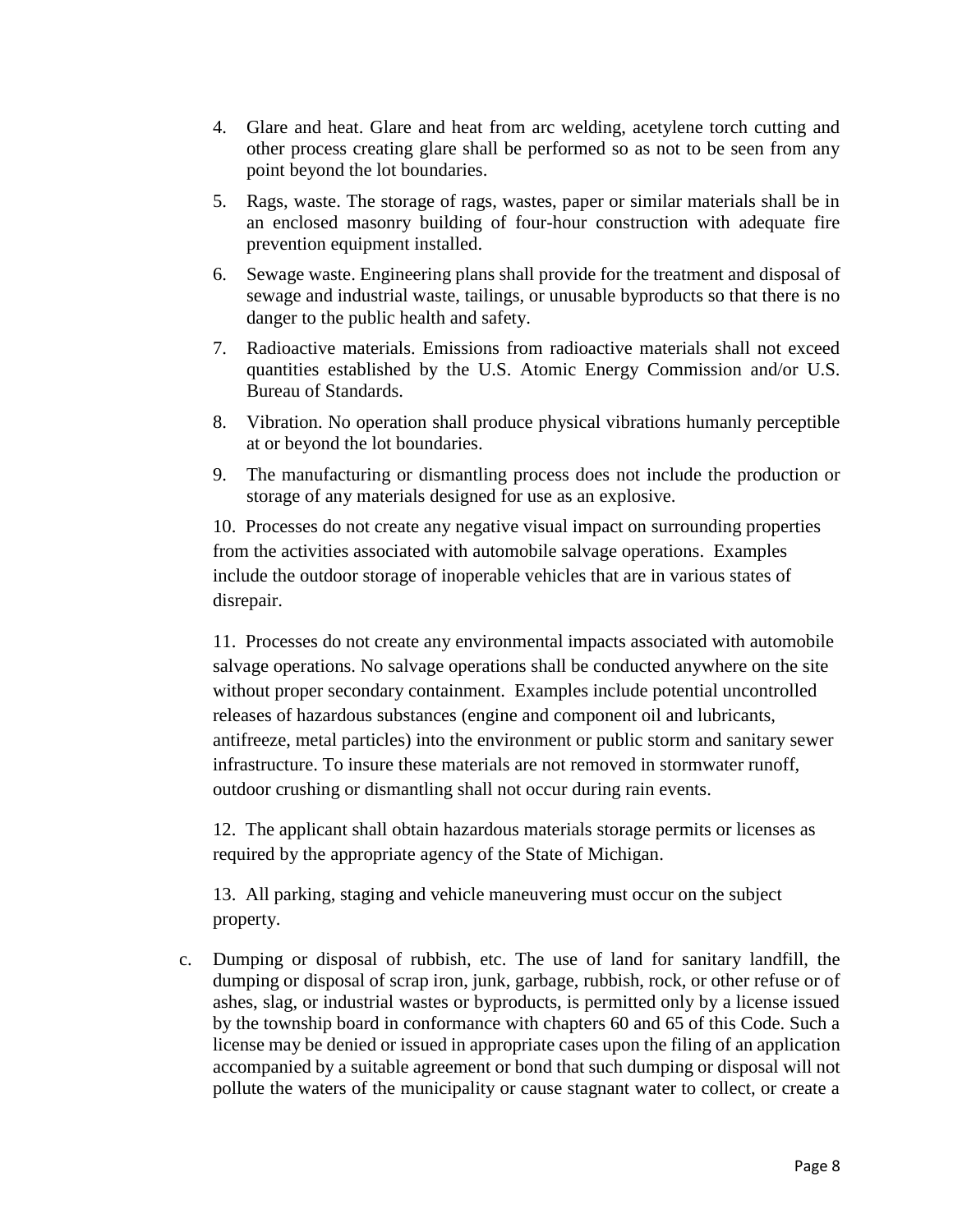health hazard, or leave the surface of the land, at the expiration of such license in an unstable condition or unfit for the growing of turf or for other land uses permitted in the zone in which such dumping occurs.

The dumping of dirt or sand is permitted without a license provided the surface of such material is graded within a reasonable time in a manner preventing collection of stagnant water, and which leaves the ground surface in a condition suitable for the growing of turf or for other land uses permitted in the zone. (Ord. No. 31.133, § 1, 7-27-93; Ord. No. 31.150, 2-3-98)

*Section 85-8.2. Front yards.* A minimum front yard of 25 feet shall be required where the industrial zone is in the same block or directly across the street from a residential zone, or administrative and professional zone. In all other instances a minimum front yard of 15 feet shall be required. Except for landscape improvements and necessary drives and walks, the required front yard shall remain clear, and shall not be used for parking, loading, storage, or accessory structures.

## *Section 85-8.3. Side yards.*

Side yards shall not be required except on the side of a lot abutting upon a lot lying in "A" through "E" zones, in which case there shall be a side yard of not less than 20 feet.

An approved fence or six-foot masonry wall shall be placed on the mutual sideline of a lot lying in a residential zone and extending from the required front yard line to the required rear yard wall or fence. A ten-foot wide strip of continuous shrub and tree plantings may be substituted for the masonry wall or fence if it is well maintained.

*Section 85-8.4. Rear yards.* No rear yard shall be required where "H" industrial zone abuts any "F," "G" or "H" zone. Where the rear of a lot in "H" industrial zone abuts on a lot lying in "A" through "E" zones, there shall be a rear yard of not less than 25 feet and an approved fence, wall or planting as required in section 85-8.3, Side Yards.

*Section 85-8.5. Lot area.* All future lots created shall have a minimum frontage of 85 feet and a minimum area of 12,750 square feet.

*Section 85-8.6. Building height.* The height of a structure in the "H" industrial zone shall not exceed 65 feet at the required front, side or rear yard building line. This height allowance may be increased one additional foot for each additional foot of setback from the required front, side or rear yard building line.

3. Severability. If a court of competent jurisdiction declares any provision of this Ordinance, or a statutory or regulatory provision referred to or adopted by reference herein, to be unenforceable, in whole or in part, such declaration shall only affect the provision held to be unenforceable and shall not affect any other part or provision of this Ordinance. Provided, however, that if a court of competent jurisdiction declares a penalty provision to exceed the authority of the Township, the penalty shall be construed as the maximum penalty that is determined by the court to be within the authority of the Township to impose.